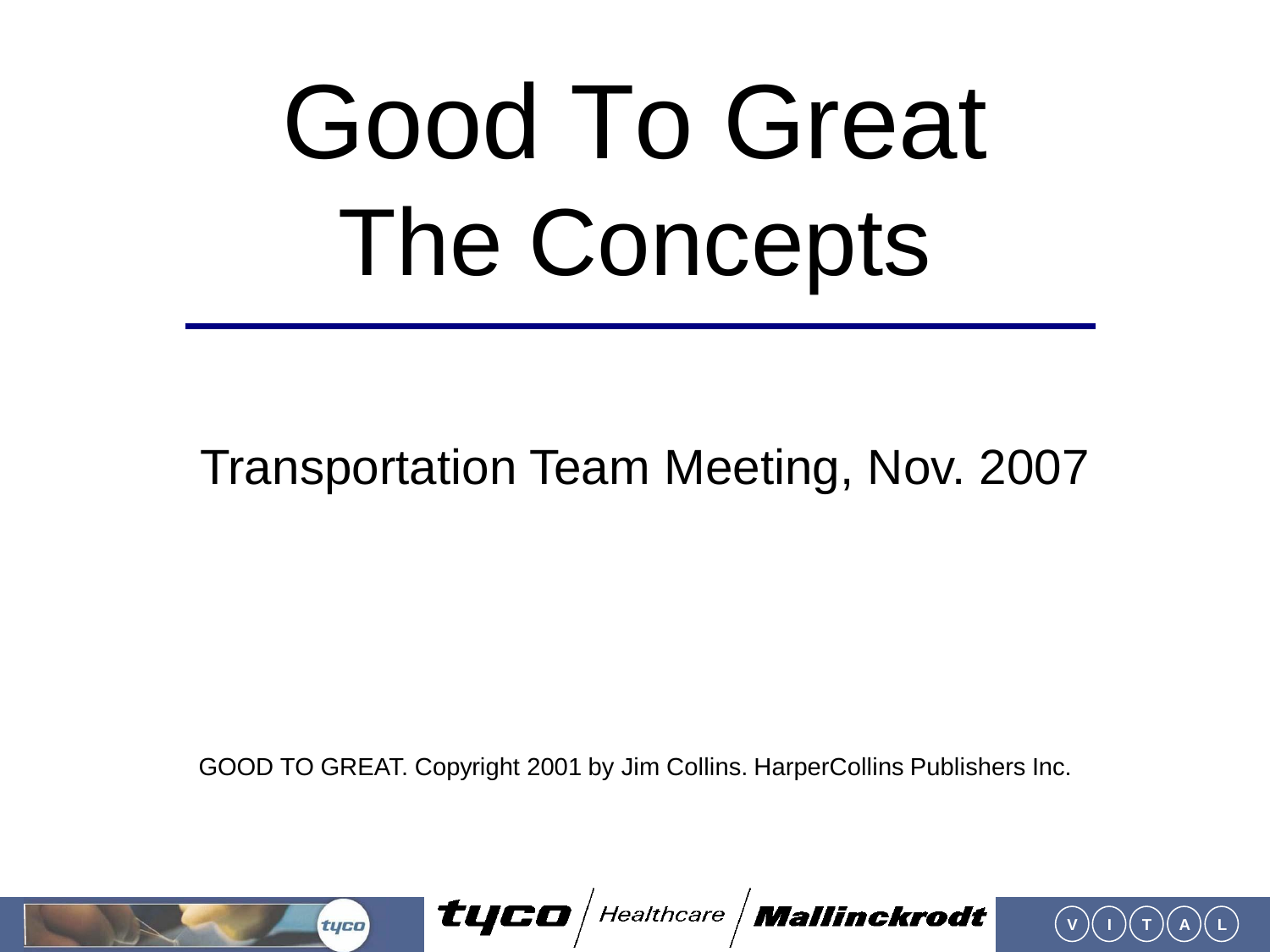# The Study

Three times the market over fifteen years

Sustained great results *preceded* by a sustained period of average results

Only eleven 'made the cut' (+7 comparison co.s)

#### **"Good is the enemy of great"**

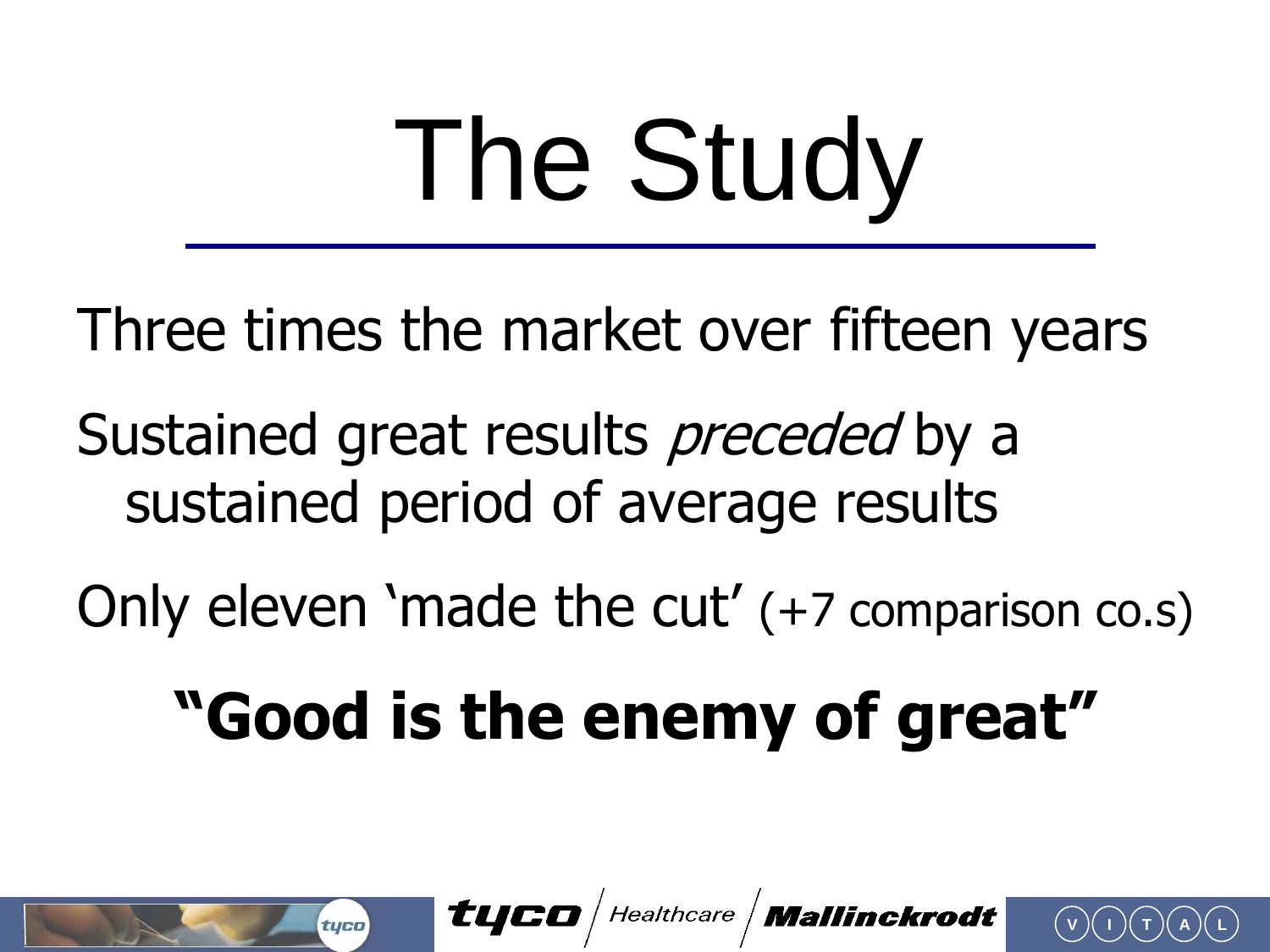# The Companies

#### Good-to-great

- 1. Abbott
- 2. Circuit City
- 3. Fannie Mae
- 4. Gillette
- 5. Kimberly Clark

tyco

- 6. Kroger
- 7. Nucor
- 8. Philip Morris
- 9. Pitney Bowes
- 10.Walgreens
- 11.Wells Fargo

#### Unsustained Comparisons

**V I T A L**

- 1. Burroughs
- 2. Chrysler
- 3. Harris
- 4. Hasbro
- 5. Rubbermaid
- 6. Teledyne
- 7. Median

 $\bm{t}$ yco $/$ Healthcare  $/$  Mallinckrodt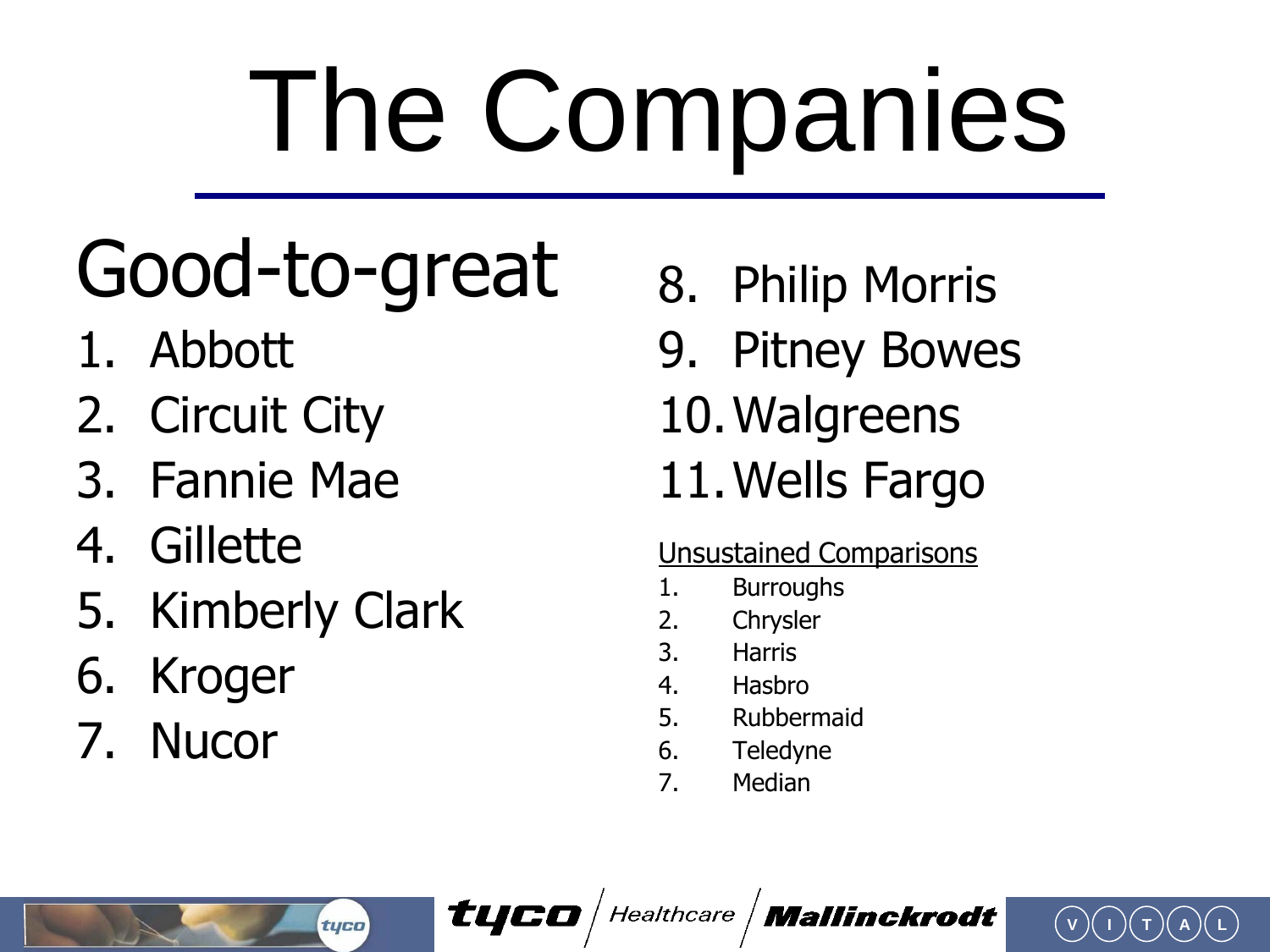# Disciplined

#### Three Major Categories: People (2) Thought (2) Action (3)

tyco

tyco | Healthcare | Mallinckrodt

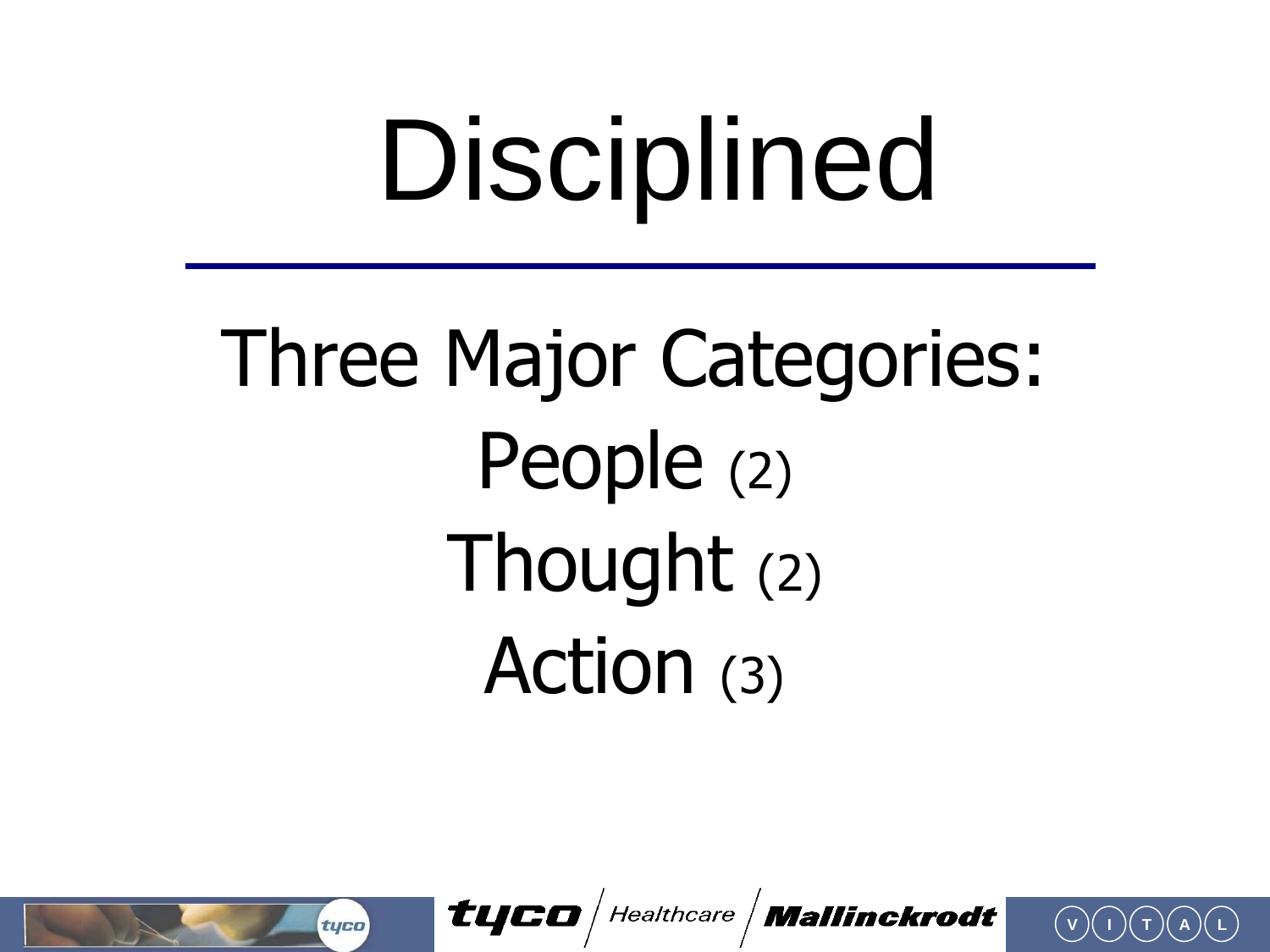#### The Basics

- 1. Level 5 Leadership
- 2. First Who Then What
- 3. Confront Brutal Facts but have Faith
- 4. Hedgehog Concept
- 5. Culture of Discipline

tyco

- 6. Technology Accelerators
- 7. Flywheel and Doomloop

 $\bm{t}$ YCO Healthcare **| Mallinckrodt**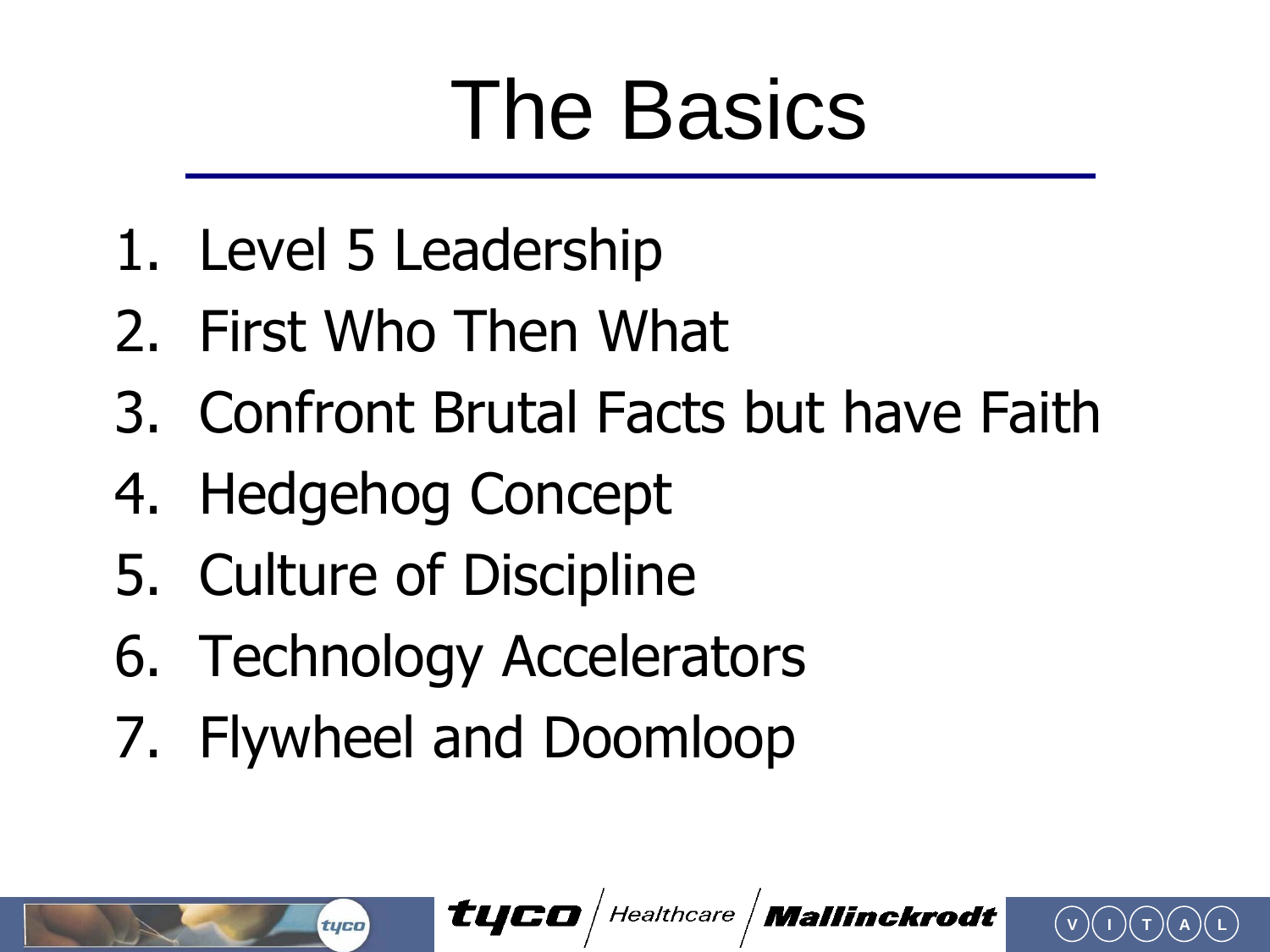#### Level 5 Leadership

- 1. Highly Capable Individual
- 2. Contributing Team Member
- 3. Competent Manager

tyco

4. Effective Leader

#### 5. Level 5 Executives

"channel their ego needs away from themselves and into the larger goal of building a great company"

 $HUMILITY + WILL = LEVEL 5$  ("more like Lincoln than Patton")



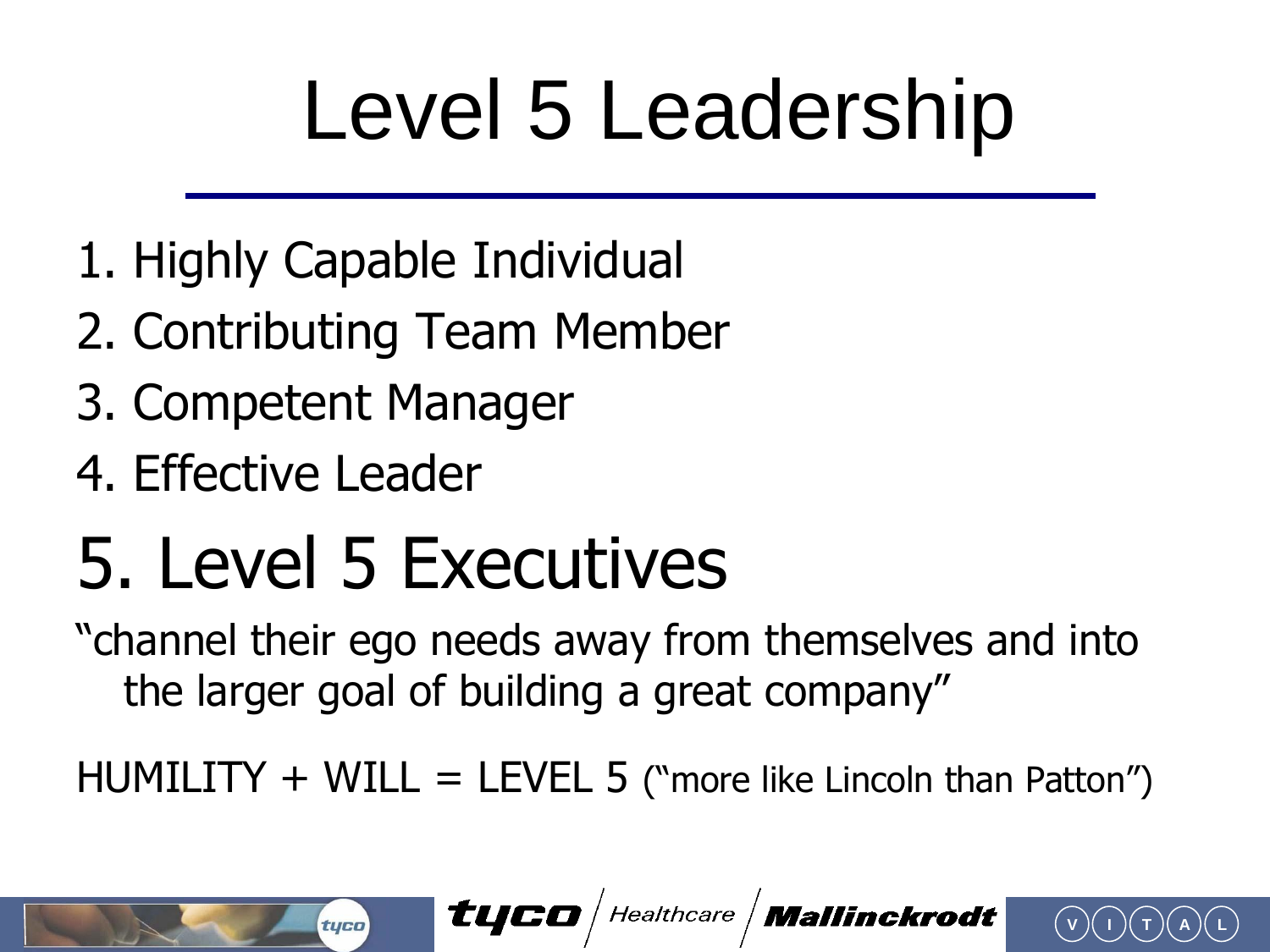#### First Who Then What

## Right People in the Right Positions (wrong people off the bus) then figure out where to go

tyco Healthcare *Mallinckrodt* 

tyco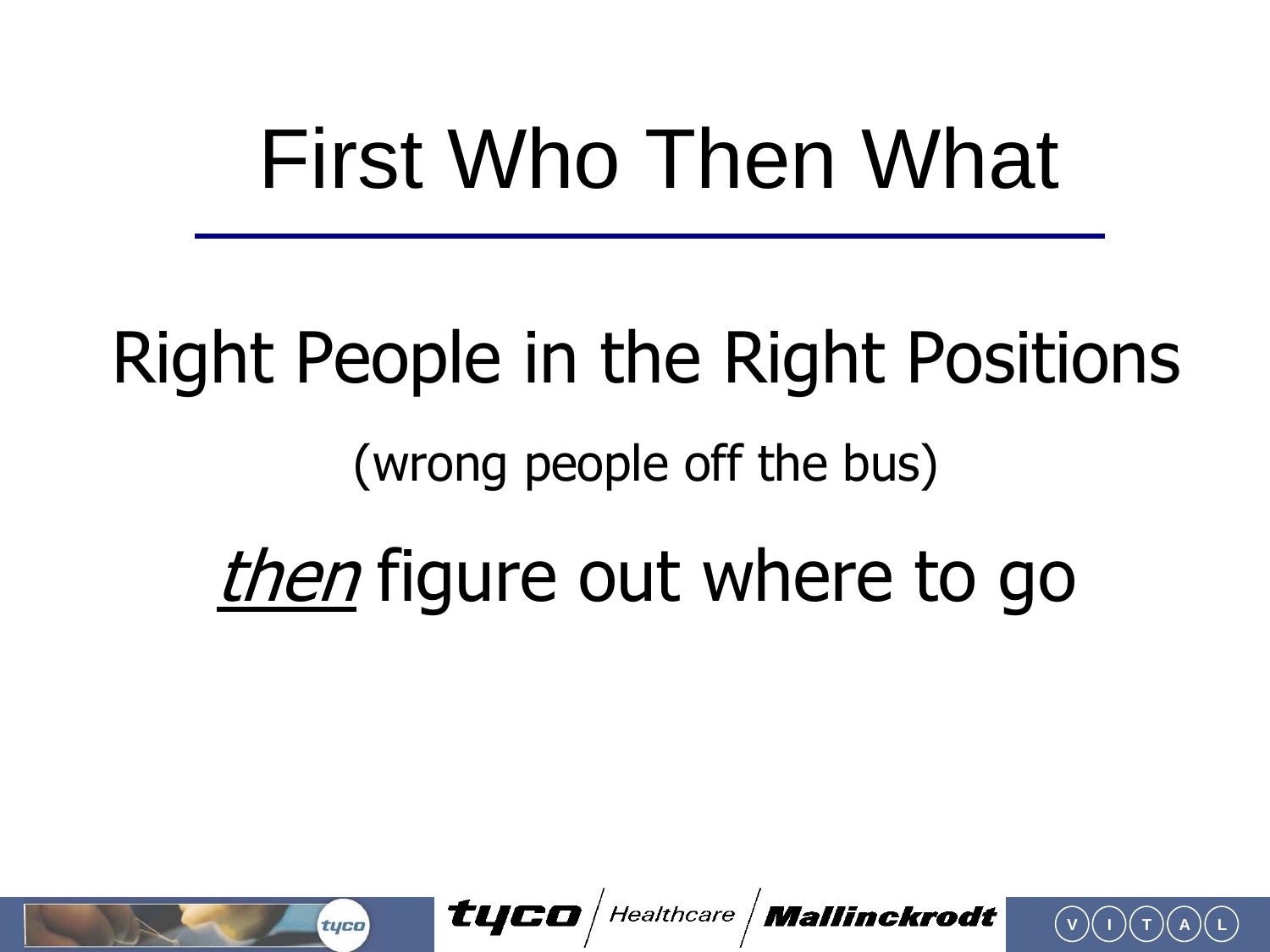#### Confront Brutal Facts but have Faith

Stockdale Paradox: "maintain unwavering faith that you can and will prevail regardless of the difficulties and at the same time confront the most brutal facts of your current reality"

Admiral Jim Stockdale, highest ranking US Officer POW in Vietnam. Tortured >20x from '65 – '73. "I never lost faith…that I would prevail in the end"

tuco

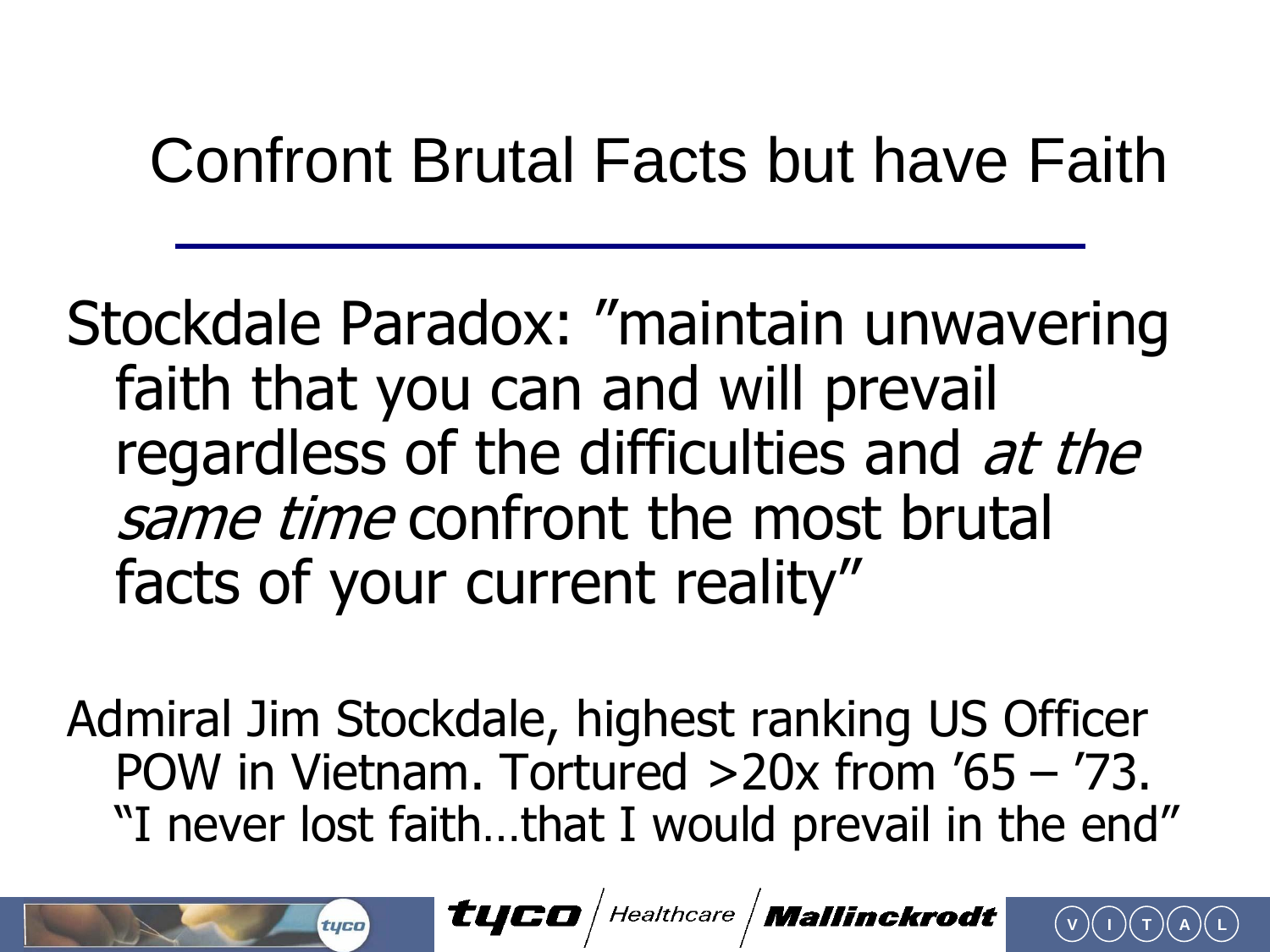### Hedgehog Concept

- "The fox knows many things, but the hedgehog knows one big thing." Isaiah Berlin
- "The fox is a cunning creature, able to devise a myriad of complex strategies for sneak attacks.. the little hedgehog sensing danger.. becomes a sphere of sharp spikes.. (and) always wins"

tyco

tyco $\sqrt{\textit{Healthcare}}$  Mallinckrodt

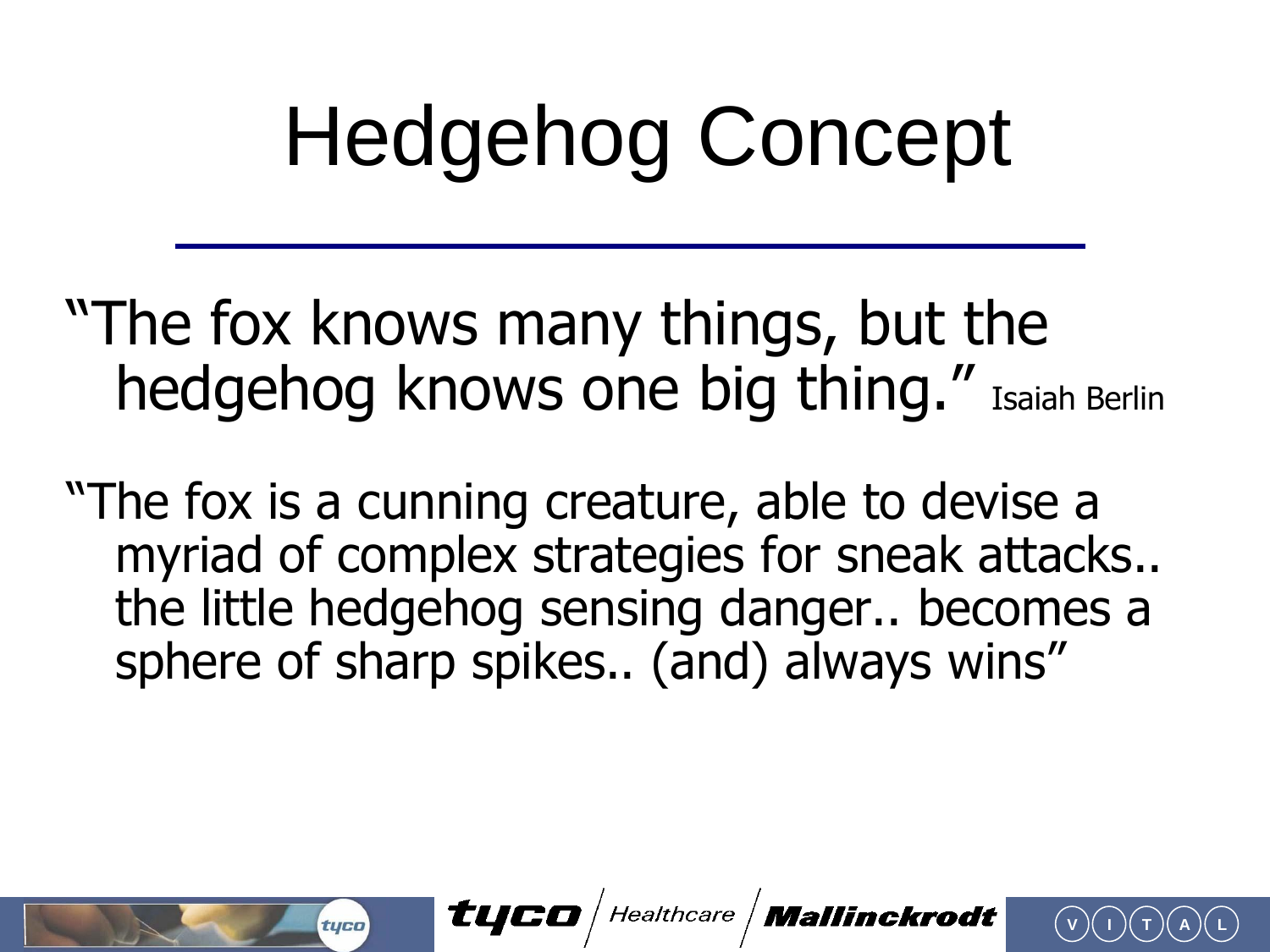## Hedgehog Concept

#### The intersection of three circles:

- 1. What are you deeply **passionate about**?
- 2. What **can you do the best in the world**?
- 3. What drives your **economic engine**?

tyco



**V I T A L**

 $\bm{t}$ yco $/$  Healthcare  $/$  Mallinckrodt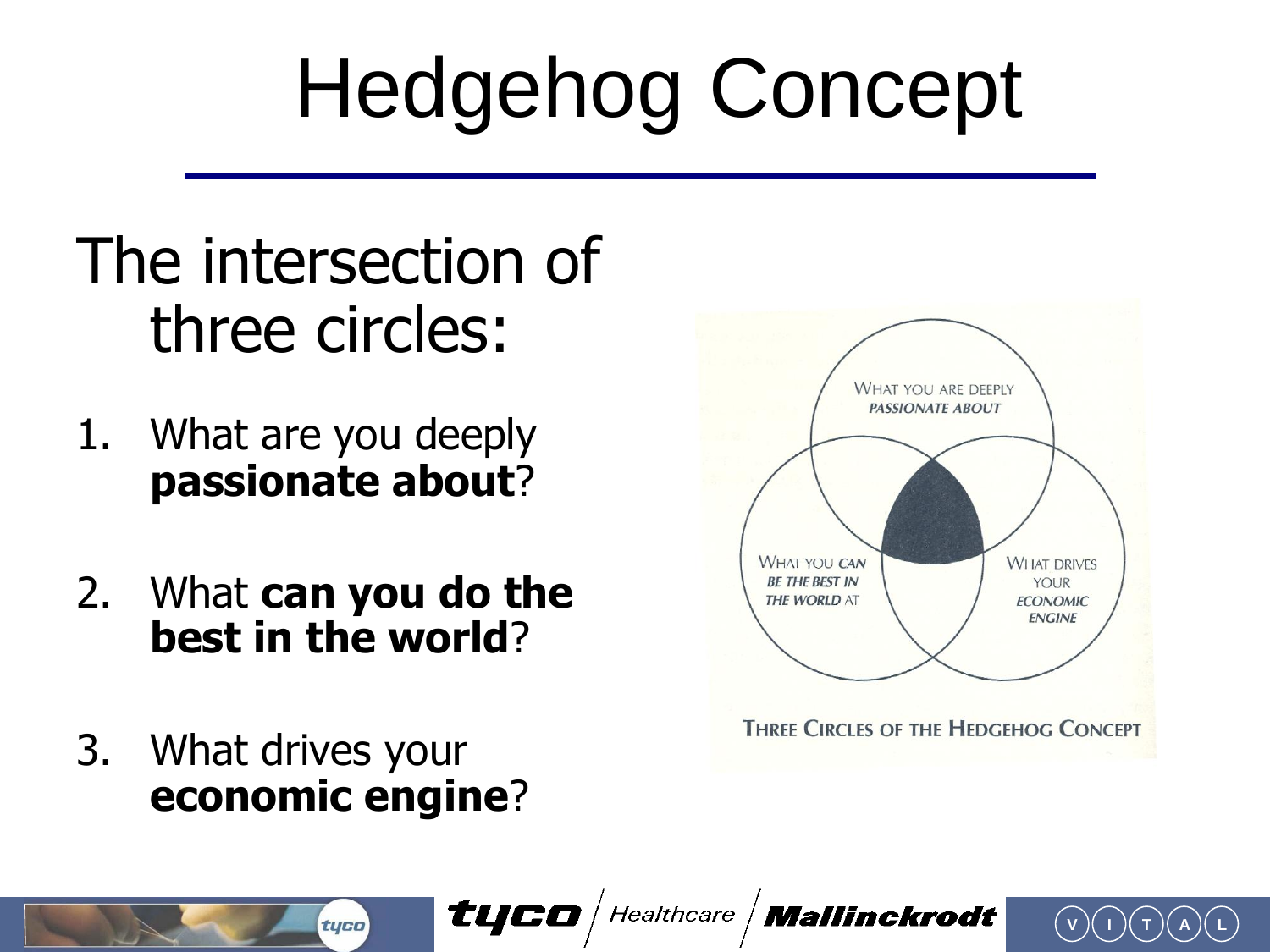## The Council

- 1. A devise to gain understanding.
- 2. Assembled by the leading executive  $(5 - 12 \text{ staff}).$
- 3. Argue and debate for understanding, not ego.
- 4. Respect without exception.
- 5. Range of perspectives each with deep understanding.
- 6. Key members of Management but not limited to Management.
- 7. Standing body, not a project specific ad hoc committee.
- 8. Frequency from weekly to quarterly.
- 9. Does not seek consensus final decision rests with the senior executive.
- 10. Informal does not exist on any formal org chart or documents.
- 11. Innocuous name e.g. Strategic Thinking Group.

tyco



 $\bm{t}$ UCO | Healthcare | Mallinckrodt

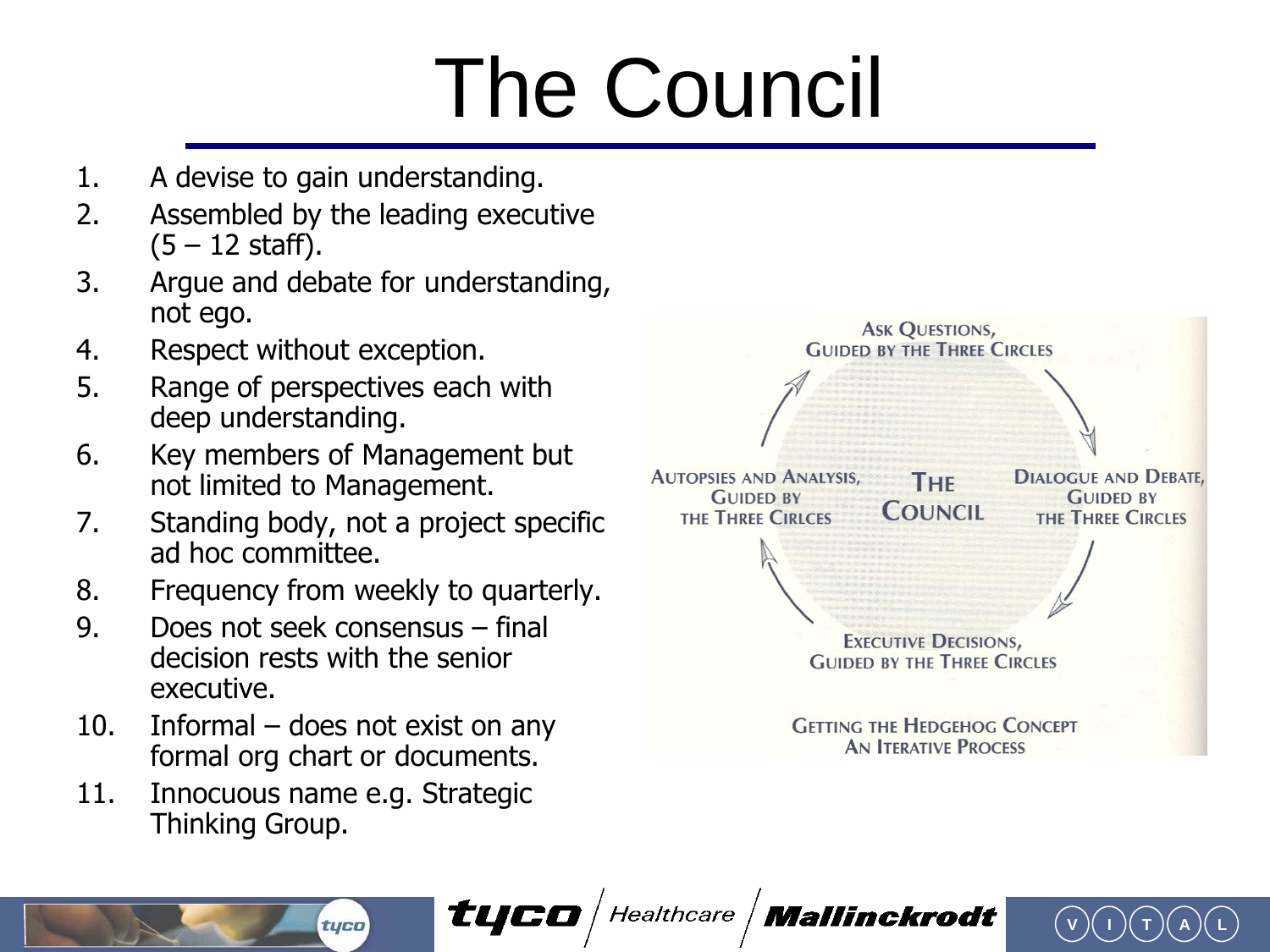#### Culture of Discipline

- "All companies have a culture, some companies have discipline, but few have a *culture of discipline*."
- When you have disciplined…

tyco

- people you don't need hierarchy
- thought you don't need bureaucracy
- action you don't need excessive controls.
- "When you combine a culture of discipline with an ethic of entrepreneurship, you get the magical alchemy of great performance."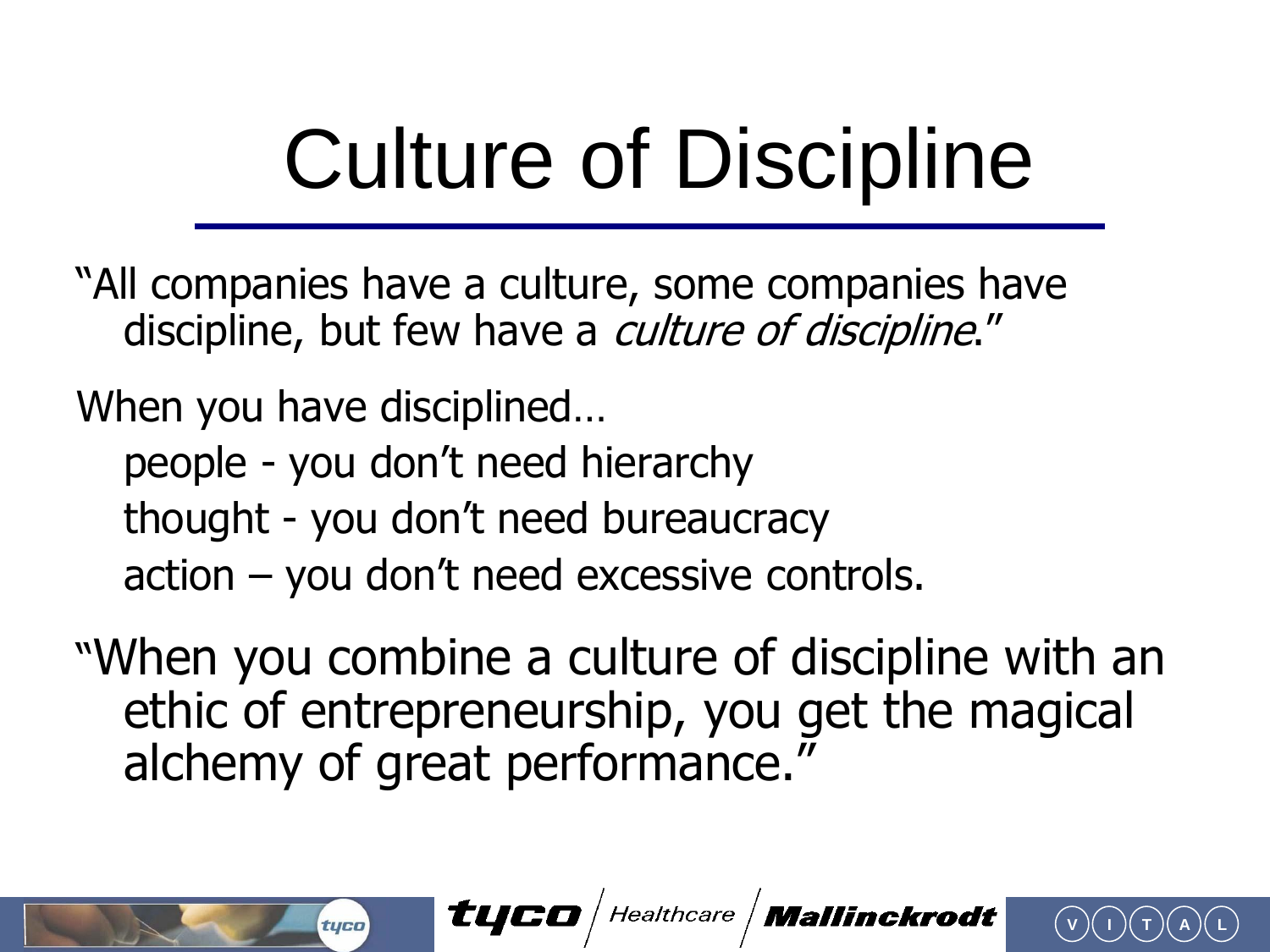### Technology Accelerators

- Technology is the never the primary driver for transformation
- Good-to-great companies *think* differently about the role of technology
- They pioneer *carefully selected* applications

tyco

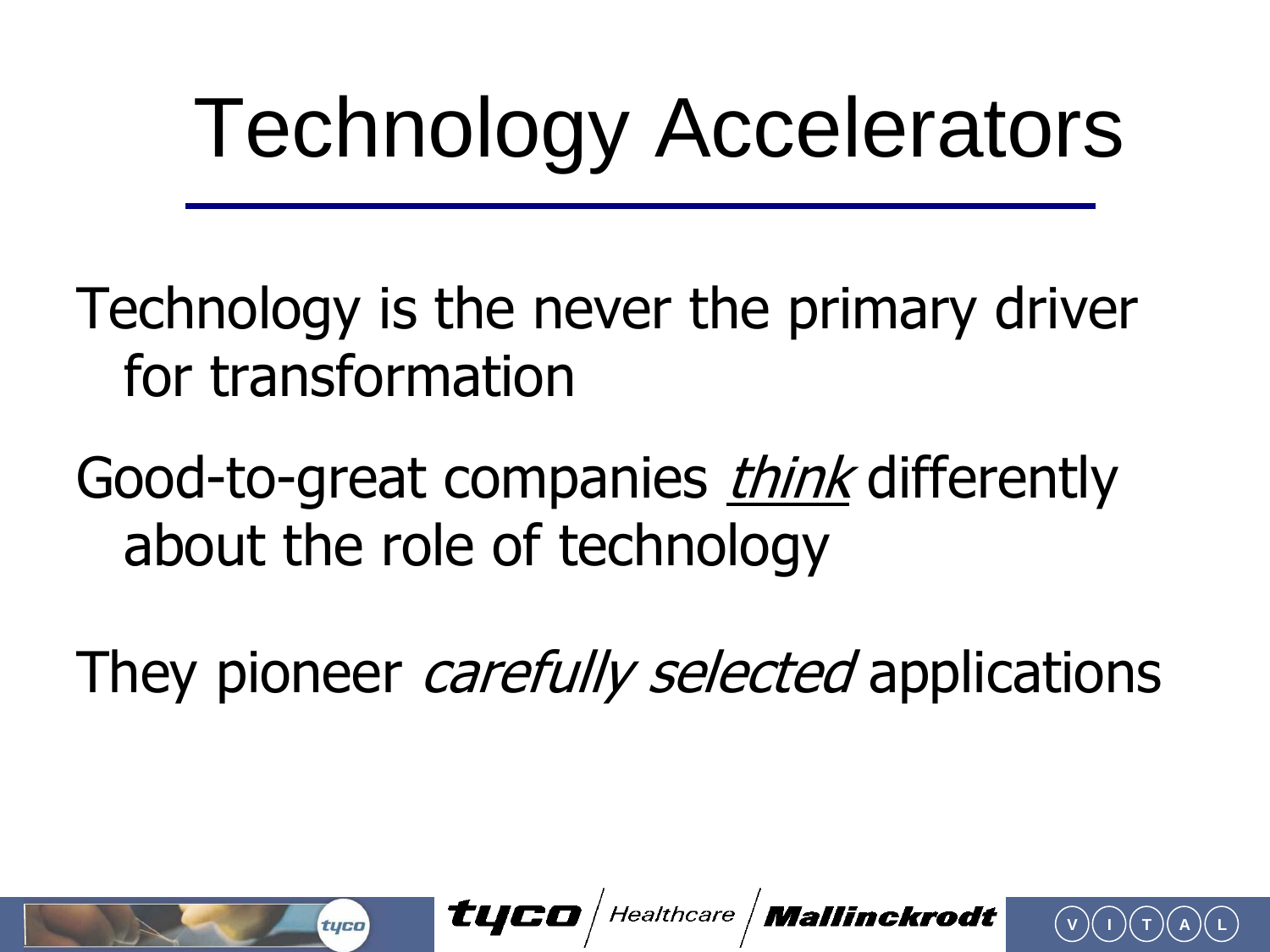### The Flywheel or Doomloop

#### No Miracle Moment "Rather, the process resembled relentlessly pushing a giant heavy flywheel in one direction, turn upon turn, building momentum until a point of breakthrough and beyond"



tyco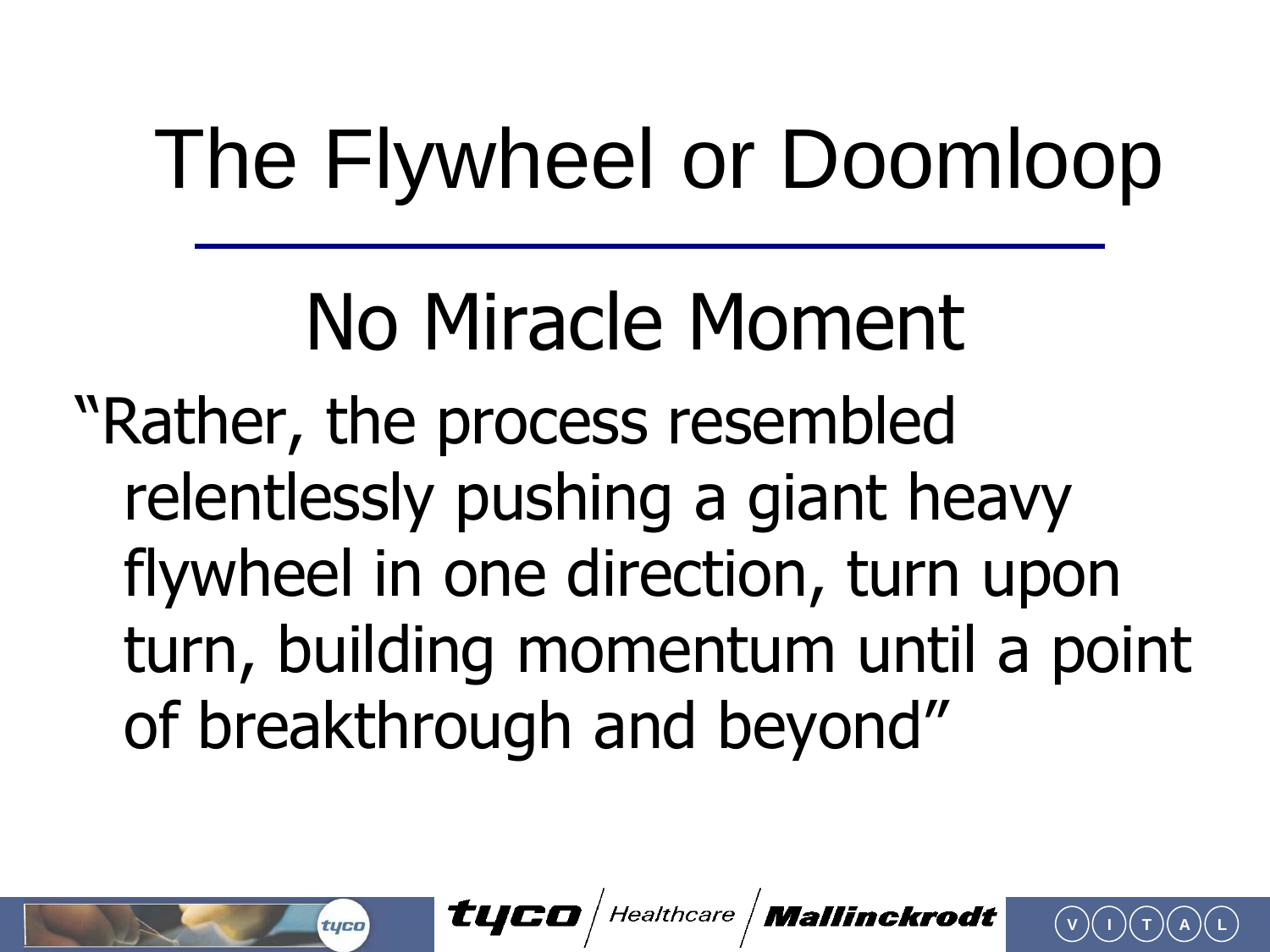## The Flywheel

- A mechanical battery simply a mass rotating about an axis.
- Store energy mechanically in the form of kinetic energy.
- One of the oldest and most common mechanical devises in existence.
- Store energy very efficiently and have the potential for very high specific power compared with batteries.
- Very high output potential and relatively long life.

tyco

tyco | Healthcare | Mallinckrodt